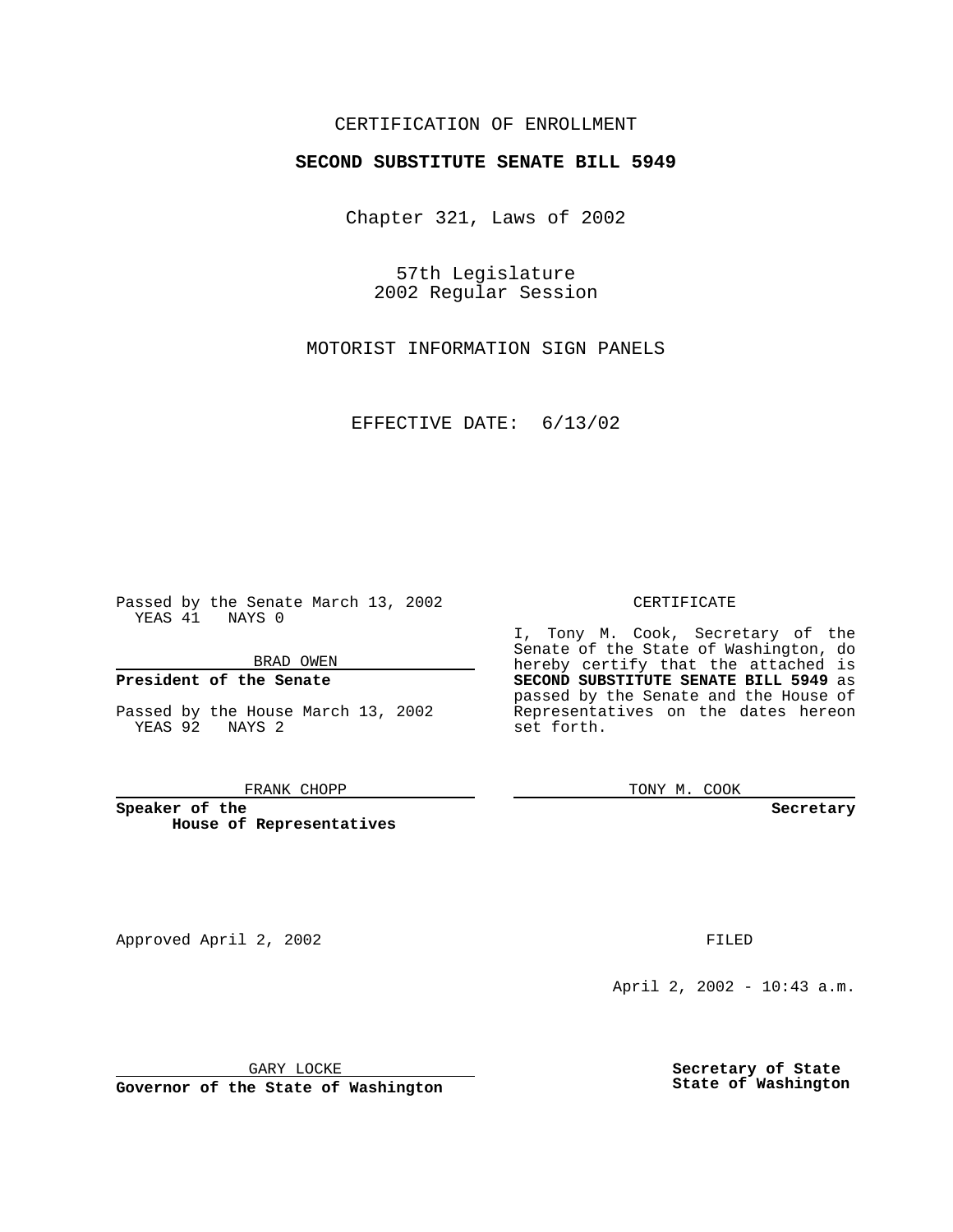## **SECOND SUBSTITUTE SENATE BILL 5949** \_\_\_\_\_\_\_\_\_\_\_\_\_\_\_\_\_\_\_\_\_\_\_\_\_\_\_\_\_\_\_\_\_\_\_\_\_\_\_\_\_\_\_\_\_\_\_

\_\_\_\_\_\_\_\_\_\_\_\_\_\_\_\_\_\_\_\_\_\_\_\_\_\_\_\_\_\_\_\_\_\_\_\_\_\_\_\_\_\_\_\_\_\_\_

AS AMENDED BY THE HOUSE

Passed Legislature - 2002 Regular Session

### **State of Washington 57th Legislature 2002 Regular Session**

**By** Senate Committee on Transportation (originally sponsored by Senators Haugen and Swecker)

READ FIRST TIME 01/22/2002.

 AN ACT Relating to erecting and maintaining motorist information sign panels; and adding a new section to chapter 47.36 RCW.

BE IT ENACTED BY THE LEGISLATURE OF THE STATE OF WASHINGTON:

 NEW SECTION. **Sec. 1.** A new section is added to chapter 47.36 RCW to read as follows:

 (1) When exercising its authority to erect and maintain motorist information sign panels under RCW 47.36.310 and 47.36.320, the department shall contract with a private contractor for a term of ten years. The contractor selected by the department must be incorporated, and must maintain an office, in this state.

 (2) The contractor, at no cost to the department, is solely responsible for marketing, administration, financial management, sign fabrication, installation, and maintenance and is subject to the provisions of this chapter otherwise applicable to the department. The contractor may set the market rate to be charged to businesses advertising on the motorist informational signs.

 (3) A contract entered into between the department and a contractor must require the contractor to administer, fabricate, install, and